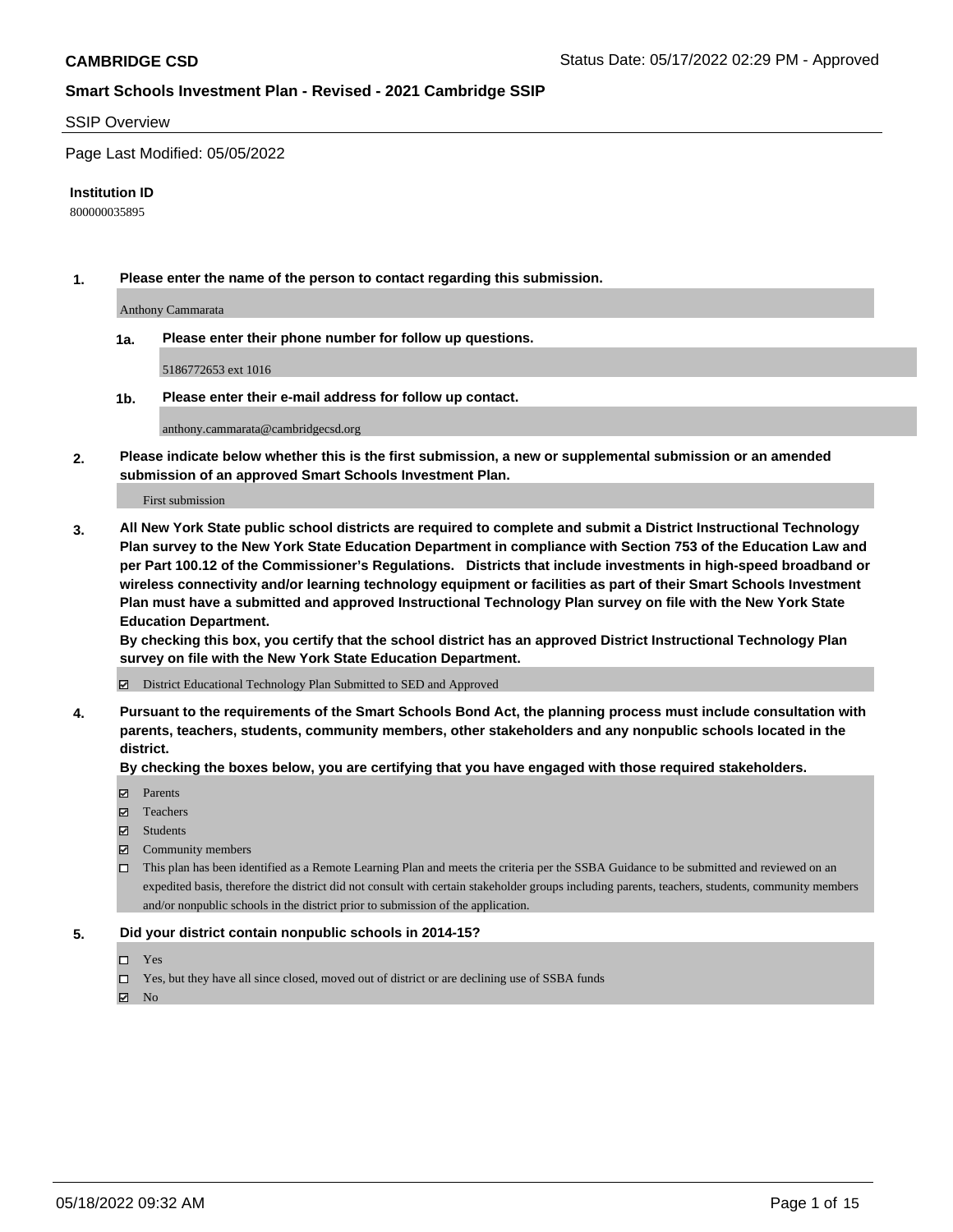### SSIP Overview

Page Last Modified: 05/05/2022

#### **6. Certify that the following required steps have taken place by checking the boxes below:**

- The district developed and the school board approved a preliminary Smart Schools Investment Plan.
- $\boxtimes$  The preliminary plan was posted on the district website for at least 30 days. The district included an address to which any written comments on the plan should be sent.
- $\boxtimes$  The school board conducted a hearing that enabled stakeholders to respond to the preliminary plan. This hearing may have occured as part of a normal Board meeting, but adequate notice of the event must have been provided through local media and the district website for at least two weeks prior to the meeting.
- The district prepared a final plan for school board approval and such plan has been approved by the school board.
- $\boxtimes$  The final proposed plan that has been submitted has been posted on the district's website.
- This Plan has been identified as a Remote Learning Plan and meets the criteria per the SSBA Guidance to be submitted and reviewed on an expedited basis, therefore this plan has not met certain stakeholder engagement requirements including, consulting with nonpublic schools in advance of plan submission, having the school board conduct a hearing on the plan and/or posting the plan to the district website for a minimum of 30 days. This district will post the Remote Learning Plan to the district's website upon submission of the application.
- **6a. Please upload the proposed Smart Schools Investment Plan (SSIP) that was posted on the district's website, along with any supporting materials. Note that this should be different than your recently submitted Educational Technology Survey. The Final SSIP, as approved by the School Board, should also be posted on the website and remain there during the course of the projects contained therein.**

CAMBRIDGE CSD\_Smart\_Schools\_Investment\_Plan\_2021.pdf

**6b. Enter the webpage address where the final Smart Schools Investment Plan is posted. The Plan should remain posted for the life of the included projects.**

https://www.cambridgecsd.org/site/handlers/filedownload.ashx?moduleinstanceid=56&dataid=11747&FileName=CCS%20Smart%20Schools%20Inv estment%20Plan%202021.pdf

**7. Please enter an estimate of the total number of students and staff that will benefit from this Smart Schools Investment Plan based on the cumulative projects submitted to date.**

1,005

**8. An LEA/School District may partner with one or more other LEA/School Districts to form a consortium to pool Smart Schools Bond Act funds for a project that meets all other Smart School Bond Act requirements. Each school district participating in the consortium will need to file an approved Smart Schools Investment Plan for the project and submit a signed Memorandum of Understanding that sets forth the details of the consortium including the roles of each respective district.**

 $\Box$  The district plans to participate in a consortium to partner with other school district(s) to implement a Smart Schools project.

#### **9. Please enter the name and 6-digit SED Code for each LEA/School District participating in the Consortium.**

| <b>Partner LEA/District</b> | <b>ISED BEDS Code</b> |
|-----------------------------|-----------------------|
| (No Response)               | (No Response)         |

### **10. Please upload a signed Memorandum of Understanding with all of the participating Consortium partners.**

(No Response)

### **11. Your district's Smart Schools Bond Act Allocation is:**

\$914,980

# **12. Final 2014-15 BEDS Enrollment to calculate Nonpublic Sharing Requirement**

|            | l Public Enrollment | l Nonpublic Enrollment | Total Enrollment | l Nonpublic Percentage |
|------------|---------------------|------------------------|------------------|------------------------|
| Enrollment | 865                 |                        | 865.00           | 0.00                   |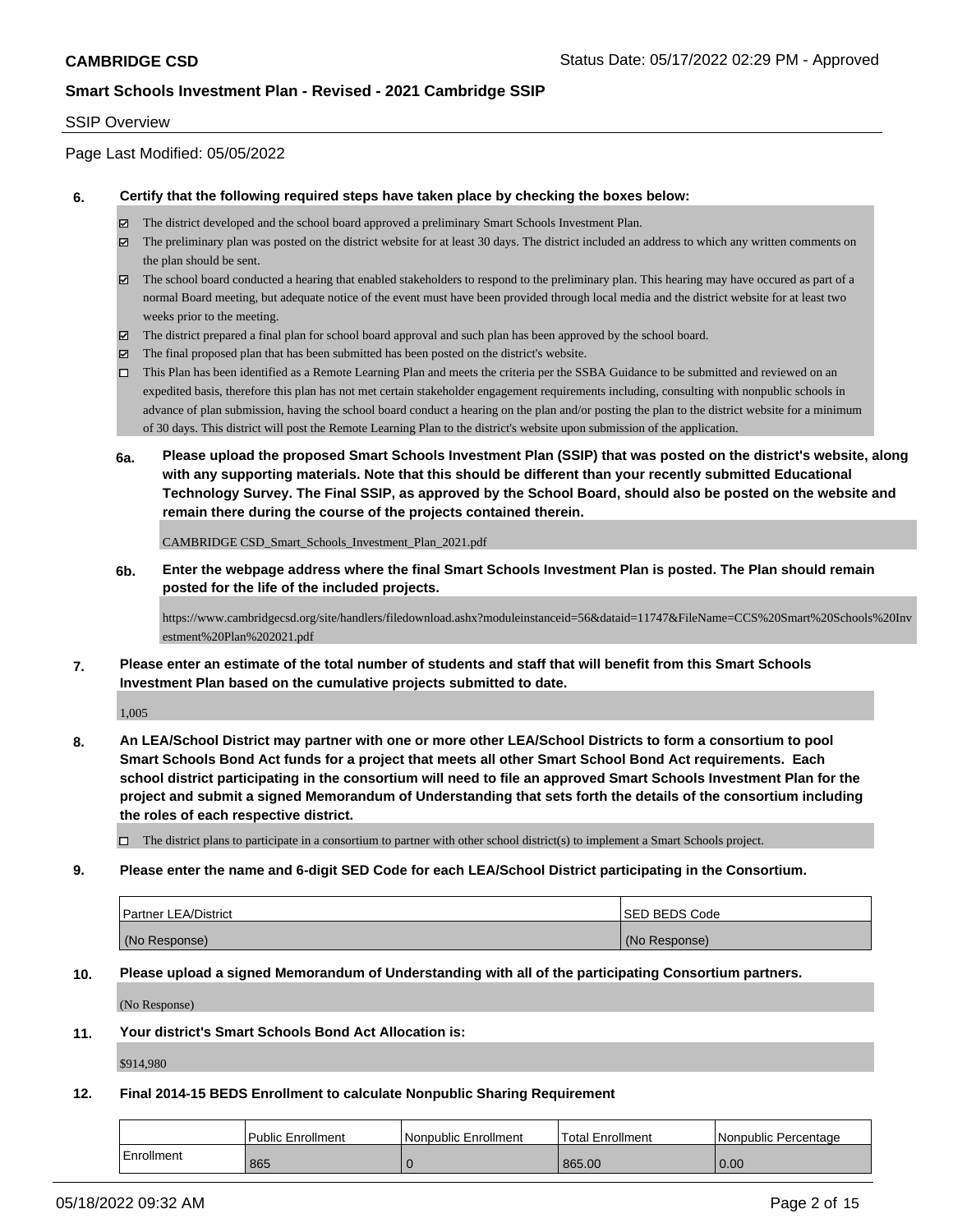# SSIP Overview

Page Last Modified: 05/05/2022

**13. This table compares each category budget total, as entered in that category's page, to the total expenditures listed in the category's expenditure table. Any discrepancies between the two must be resolved before submission.**

|                                            | Sub-Allocations | <b>Expenditure Totals</b> | <b>Difference</b> |
|--------------------------------------------|-----------------|---------------------------|-------------------|
| <b>School Connectivity</b>                 | 0.00            | 0.00                      | 0.00              |
| Connectivity Projects for<br>Communities   | 0.00            | 0.00                      | 0.00              |
| Classroom Technology                       | 538,060.00      | 538,060.00                | 0.00              |
| Pre-Kindergarten Classrooms                | 0.00            | 0.00                      | 0.00              |
| Replace Transportable<br><b>Classrooms</b> | 0.00            | 0.00                      | 0.00              |
| <b>High-Tech Security Features</b>         | 0.00            | 0.00                      | 0.00              |
| Nonpublic Loan                             | 0.00            | 0.00                      | 0.00              |
| Totals:                                    | 538,060         | 538,060                   | 0                 |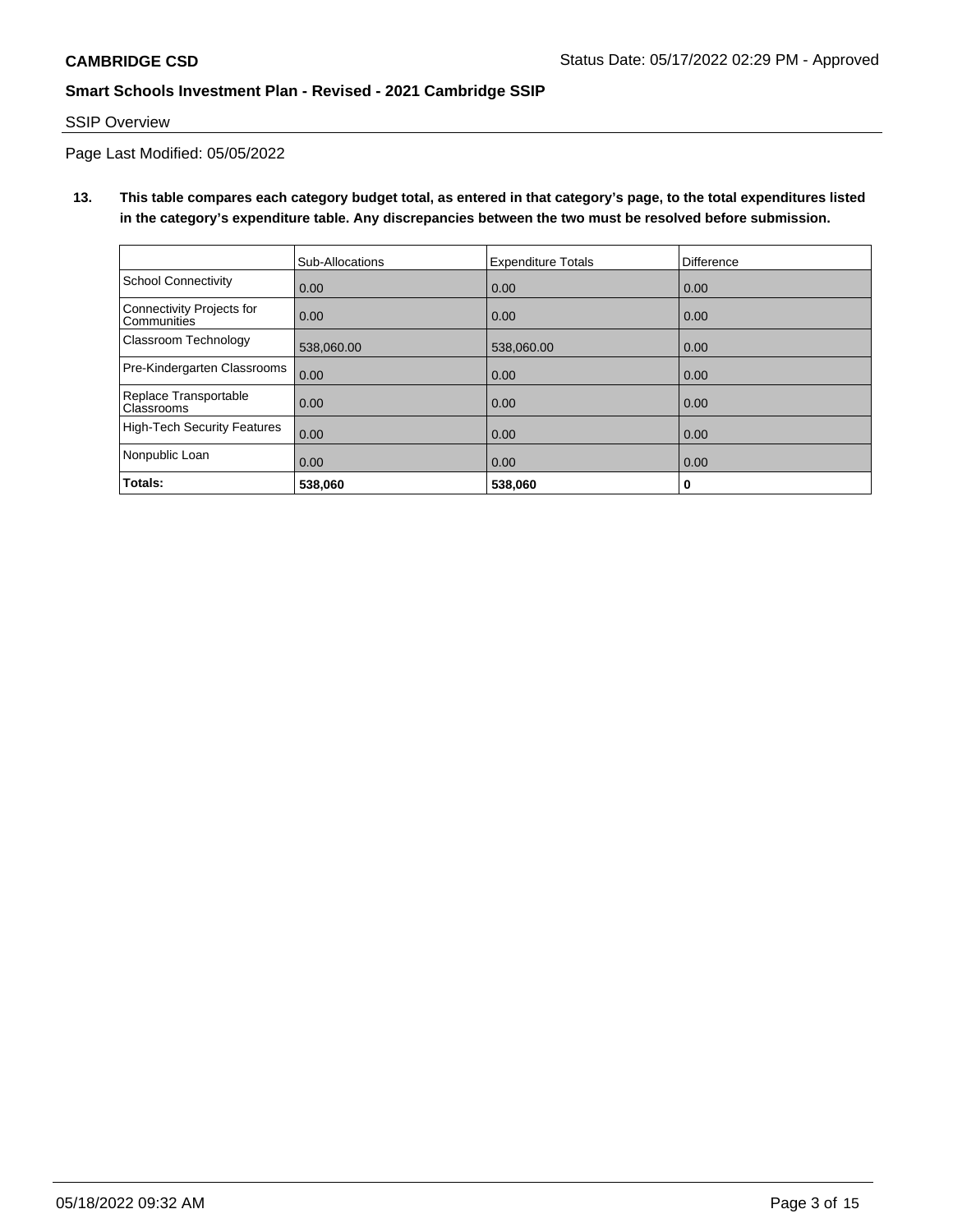### School Connectivity

Page Last Modified: 10/25/2021

- **1. In order for students and faculty to receive the maximum benefit from the technology made available under the Smart Schools Bond Act, their school buildings must possess sufficient connectivity infrastructure to ensure that devices can be used during the school day. Smart Schools Investment Plans must demonstrate that:**
	- **• sufficient infrastructure that meets the Federal Communications Commission's 100 Mbps per 1,000 students standard currently exists in the buildings where new devices will be deployed, or**
	- **• is a planned use of a portion of Smart Schools Bond Act funds, or**
	- **• is under development through another funding source.**

**Smart Schools Bond Act funds used for technology infrastructure or classroom technology investments must increase the number of school buildings that meet or exceed the minimum speed standard of 100 Mbps per 1,000 students and staff within 12 months. This standard may be met on either a contracted 24/7 firm service or a "burstable" capability. If the standard is met under the burstable criteria, it must be:**

**1. Specifically codified in a service contract with a provider, and**

**2. Guaranteed to be available to all students and devices as needed, particularly during periods of high demand, such as computer-based testing (CBT) periods.**

**Please describe how your district already meets or is planning to meet this standard within 12 months of plan submission.**

(No Response)

- **1a. If a district believes that it will be impossible to meet this standard within 12 months, it may apply for a waiver of this requirement, as described on the Smart Schools website. The waiver must be filed and approved by SED prior to submitting this survey.**
	- By checking this box, you are certifying that the school district has an approved waiver of this requirement on file with the New York State Education Department.
- **2. Connectivity Speed Calculator (Required). If the district currently meets the required speed, enter "Currently Met" in the last box: Expected Date When Required Speed Will be Met.**

|                  | l Number of     | Required Speed | Current Speed in Expected Speed |                                    | Expected Date |
|------------------|-----------------|----------------|---------------------------------|------------------------------------|---------------|
|                  | <b>Students</b> | l in Mbps      | <b>Mbps</b>                     | to be Attained                     | When Reauired |
|                  |                 |                |                                 | Within 12 Months Speed Will be Met |               |
| Calculated Speed | (No Response)   | 0.00           | (No Response)                   | (No Response)                      | (No Response) |

**3. Describe how you intend to use Smart Schools Bond Act funds for high-speed broadband and/or wireless connectivity projects in school buildings.**

(No Response)

**4. Describe the linkage between the district's District Instructional Technology Plan and how the proposed projects will improve teaching and learning. (There should be a link between your response to this question and your responses to Question 1 in Section IV - NYSED Initiatives Alignment: "Explain how the district use of instructional technology will serve as a part of a comprehensive and sustained effort to support rigorous academic standards attainment and performance improvement for students."** 

**Your answer should also align with your answers to the questions in Section II - Strategic Technology Planning and the associated Action Steps in Section III - Action Plan.)**

(No Response)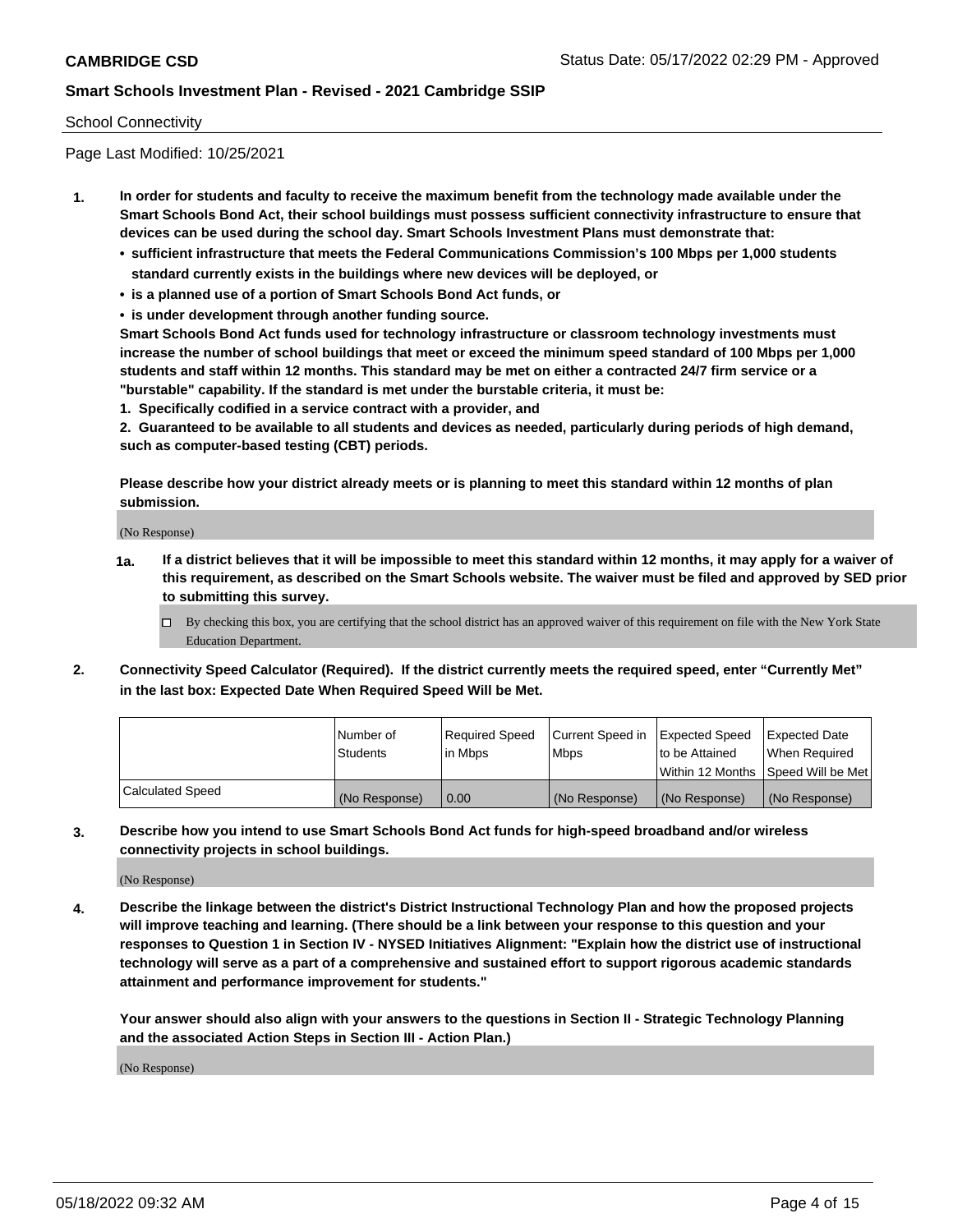### School Connectivity

Page Last Modified: 10/25/2021

**5. If the district wishes to have students and staff access the Internet from wireless devices within the school building, or in close proximity to it, it must first ensure that it has a robust Wi-Fi network in place that has sufficient bandwidth to meet user demand.**

**Please describe how you have quantified this demand and how you plan to meet this demand.**

(No Response)

**6. Smart Schools plans with any expenditures in the School Connectivity category require a project number from the Office of Facilities Planning. Districts must submit an SSBA LOI and receive project numbers prior to submitting the SSIP. As indicated on the LOI, some projects may be eligible for a streamlined review and will not require a building permit.**

**Please indicate on a separate row each project number given to you by the Office of Facilities Planning.**

| <b>Project Number</b> |  |
|-----------------------|--|
| (No Response)         |  |

**7. Certain high-tech security and connectivity infrastructure projects may be eligible for an expedited review process as determined by the Office of Facilities Planning.**

**Was your project deemed eligible for streamlined review?**

(No Response)

#### **8. Include the name and license number of the architect or engineer of record.**

| Name          | I License Number |
|---------------|------------------|
| (No Response) | (No Response)    |

#### **9. Public Expenditures – Loanable (Counts toward the nonpublic loan calculation)**

| Select the allowable expenditure type.<br>Repeat to add another item under each type. | <b>PUBLIC</b> Items to be<br>l Purchased | Quantity         | Cost Per Item    | <b>Total Cost</b> |
|---------------------------------------------------------------------------------------|------------------------------------------|------------------|------------------|-------------------|
| (No Response)                                                                         | (No Response)                            | (No<br>Response) | (No<br>Response) | 0.00              |
|                                                                                       |                                          | -0               | 0.00             |                   |

### **10. Public Expenditures – Non-Loanable (Does not count toward nonpublic loan calculation)**

| Select the allowable expenditure | <b>PUBLIC</b> Items to be purchased | Quantity      | Cost per Item | <b>Total Cost</b> |
|----------------------------------|-------------------------------------|---------------|---------------|-------------------|
| type.                            |                                     |               |               |                   |
| Repeat to add another item under |                                     |               |               |                   |
| each type.                       |                                     |               |               |                   |
| (No Response)                    | (No Response)                       | (No Response) | (No Response) | 0.00              |
|                                  |                                     | U             | 0.00          |                   |

### **11. Final 2014-15 BEDS Enrollment to calculate Nonpublic Sharing Requirement (no changes allowed.)**

|            | <b>Public Enrollment</b> | Nonpublic Enrollment | Total Enrollment | Nonpublic Percentage |
|------------|--------------------------|----------------------|------------------|----------------------|
| Enrollment | 865                      |                      | 865.00           | 0.00                 |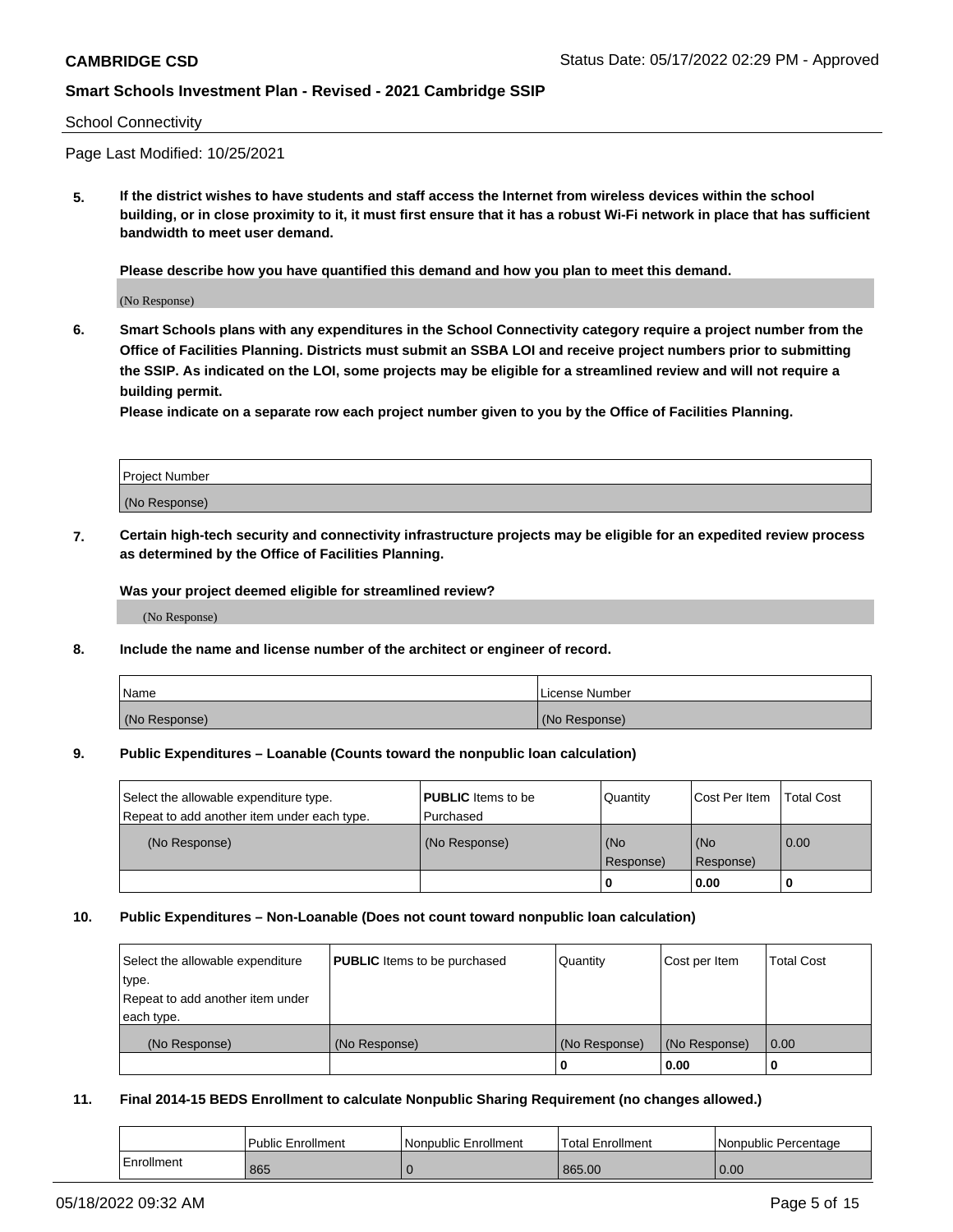# School Connectivity

Page Last Modified: 10/25/2021

## **12. Total Public Budget - Loanable (Counts toward the nonpublic loan calculation)**

|                                               | <b>Public Allocations</b> | <b>Estimated Nonpublic Loan</b><br>Amount | Estimated Total Sub-Allocations |
|-----------------------------------------------|---------------------------|-------------------------------------------|---------------------------------|
| Network/Access Costs                          | (No Response)             | 0.00                                      | 0.00                            |
| School Internal Connections and<br>Components | (No Response)             | 0.00                                      | 0.00                            |
| Other                                         | (No Response)             | 0.00                                      | 0.00                            |
| Totals:                                       | 0.00                      |                                           | 0                               |

### **13. Total Public Budget – Non-Loanable (Does not count toward the nonpublic loan calculation)**

|                                            | Sub-          |
|--------------------------------------------|---------------|
|                                            | Allocation    |
| Network/Access Costs                       | (No Response) |
| <b>Outside Plant Costs</b>                 | (No Response) |
| School Internal Connections and Components | (No Response) |
| <b>Professional Services</b>               | (No Response) |
| Testing                                    | (No Response) |
| <b>Other Upfront Costs</b>                 | (No Response) |
| <b>Other Costs</b>                         | (No Response) |
| Totals:                                    | 0.00          |

### **14. School Connectivity Totals**

|                          | Total Sub-Allocations |
|--------------------------|-----------------------|
| Total Loanable Items     | 0.00                  |
| Total Non-Ioanable Items | 0.00                  |
| Totals:                  | 0                     |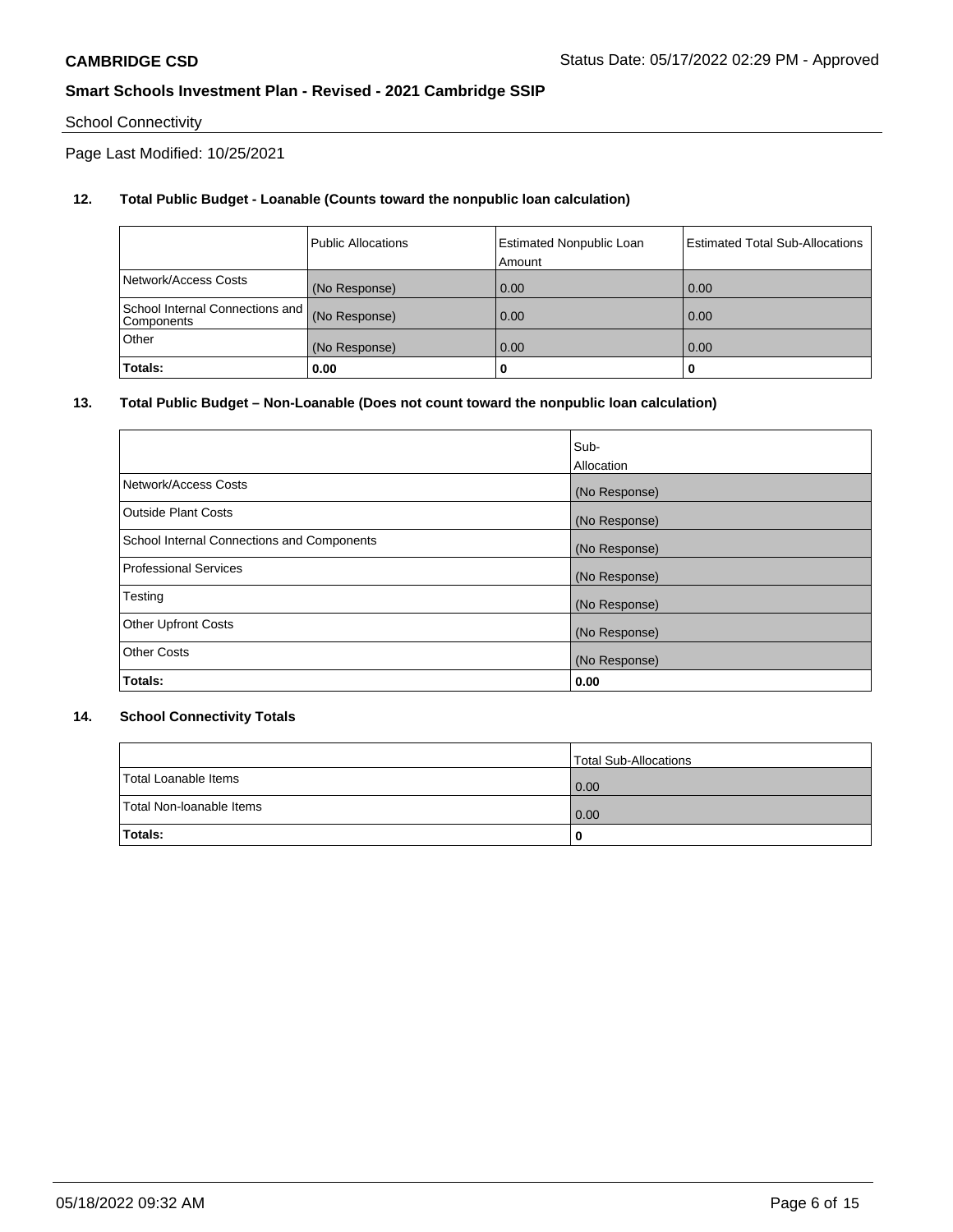Community Connectivity (Broadband and Wireless)

Page Last Modified: 10/25/2021

**1. Describe how you intend to use Smart Schools Bond Act funds for high-speed broadband and/or wireless connectivity projects in the community.**

(No Response)

**2. Please describe how the proposed project(s) will promote student achievement and increase student and/or staff access to the Internet in a manner that enhances student learning and/or instruction outside of the school day and/or school building.**

(No Response)

**3. Community connectivity projects must comply with all the necessary local building codes and regulations (building and related permits are not required prior to plan submission).**

 $\Box$  I certify that we will comply with all the necessary local building codes and regulations.

**4. Please describe the physical location of the proposed investment.**

(No Response)

**5. Please provide the initial list of partners participating in the Community Connectivity Broadband Project, along with their Federal Tax Identification (Employer Identification) number.**

| <b>Project Partners</b> | 'Federal ID # |
|-------------------------|---------------|
| (No Response)           | (No Response) |

**6. Please detail the type, quantity, per unit cost and total cost of the eligible items under each sub-category.**

| Select the allowable expenditure          | Item to be purchased | Quantity      | Cost per Item | <b>Total Cost</b> |
|-------------------------------------------|----------------------|---------------|---------------|-------------------|
| type.<br>Repeat to add another item under |                      |               |               |                   |
| each type.                                |                      |               |               |                   |
| (No Response)                             | (No Response)        | (No Response) | (No Response) | 0.00              |
|                                           |                      | 0             | 0.00          |                   |

**7. If you are submitting an allocation for Community Connectivity, complete this table.**

**Note that the calculated Total at the bottom of the table must equal the Total allocation for this category that you entered in the SSIP Overview overall budget.**

|                                    | Sub-Allocation |
|------------------------------------|----------------|
| Network/Access Costs               | (No Response)  |
| <b>Outside Plant Costs</b>         | (No Response)  |
| <b>Tower Costs</b>                 | (No Response)  |
| <b>Customer Premises Equipment</b> | (No Response)  |
| Professional Services              | (No Response)  |
| Testing                            | (No Response)  |
| <b>Other Upfront Costs</b>         | (No Response)  |
| <b>Other Costs</b>                 | (No Response)  |
| Totals:                            | 0.00           |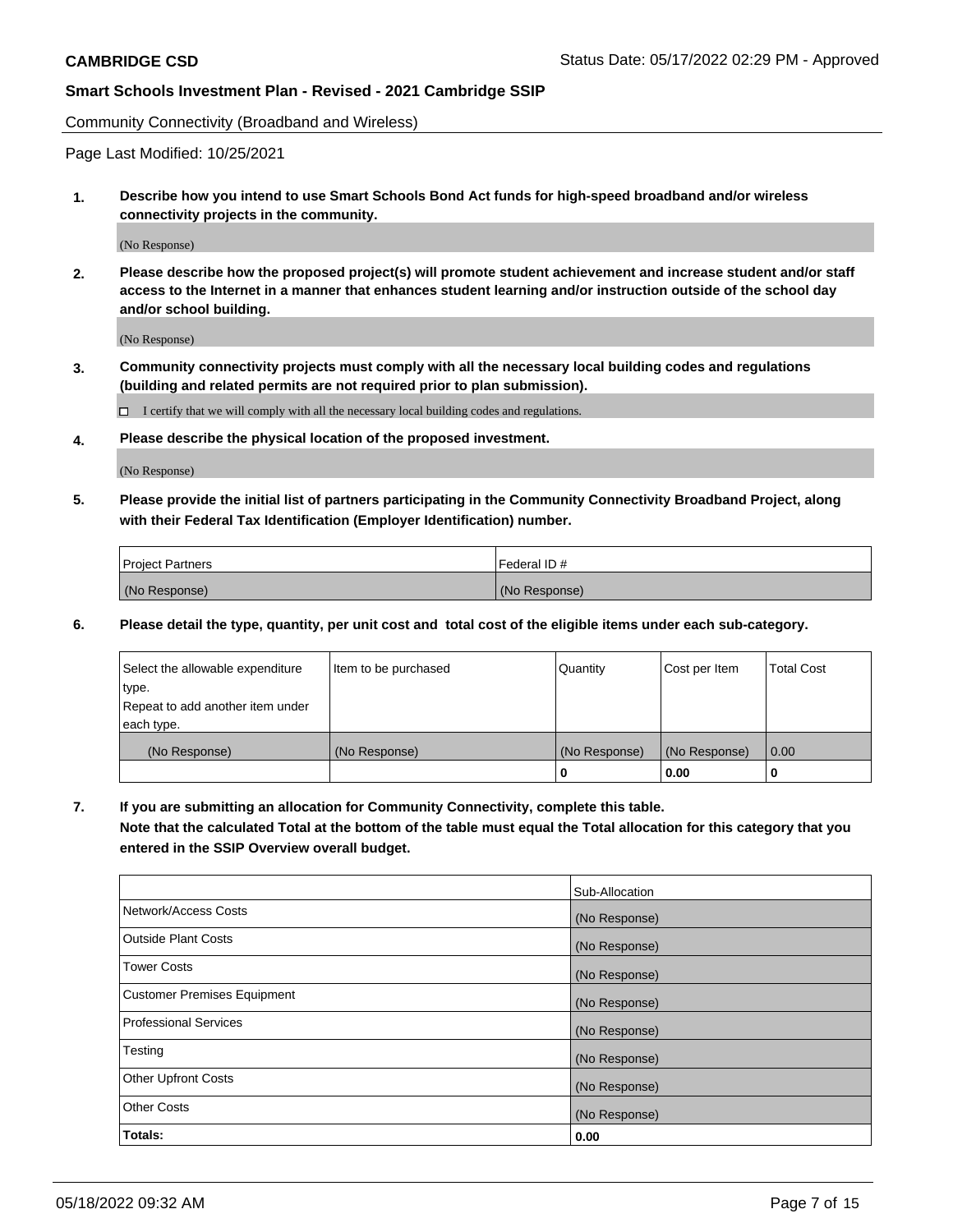### Classroom Learning Technology

Page Last Modified: 05/04/2022

**1. In order for students and faculty to receive the maximum benefit from the technology made available under the Smart Schools Bond Act, their school buildings must possess sufficient connectivity infrastructure to ensure that devices can be used during the school day. Smart Schools Investment Plans must demonstrate that sufficient infrastructure that meets the Federal Communications Commission's 100 Mbps per 1,000 students standard currently exists in the buildings where new devices will be deployed, or is a planned use of a portion of Smart Schools Bond Act funds, or is under development through another funding source.**

**Smart Schools Bond Act funds used for technology infrastructure or classroom technology investments must increase the number of school buildings that meet or exceed the minimum speed standard of 100 Mbps per 1,000 students and staff within 12 months. This standard may be met on either a contracted 24/7 firm service or a "burstable" capability. If the standard is met under the burstable criteria, it must be:**

**1. Specifically codified in a service contract with a provider, and**

**2. Guaranteed to be available to all students and devices as needed, particularly during periods of high demand, such as computer-based testing (CBT) periods.**

**Please describe how your district already meets or is planning to meet this standard within 12 months of plan submission.**

Cambridge Central School District is a K-12 building with a fiber optic backbone and 1-10 Gb capacity LAN that was installed using EXCEL funds. Our current internet download speeds are 200MB, which is supplied by our local WSWHE BOCES through the NERIC. This network consists of the following:1-10 Gb internal network with single mode fiber optic backbone and Cat 6e cabling, 7 new Ethernet switch closets (13-48 port switches, 7-24 port switches including power over Ethernet), 746 network drops, 1 WAP Domain Controller, and 40 Wireless Access Points.-

- **1a. If a district believes that it will be impossible to meet this standard within 12 months, it may apply for a waiver of this requirement, as described on the Smart Schools website. The waiver must be filed and approved by SED prior to submitting this survey.**
	- By checking this box, you are certifying that the school district has an approved waiver of this requirement on file with the New York State Education Department.
- **2. Connectivity Speed Calculator (Required). If the district currently meets the required speed, enter "Currently Met" in the last box: Expected Date When Required Speed Will be Met.**

|                         | l Number of<br>Students | Required Speed<br>l in Mbps | Current Speed in Expected Speed<br><b>Mbps</b> | Ito be Attained | Expected Date<br>When Required      |
|-------------------------|-------------------------|-----------------------------|------------------------------------------------|-----------------|-------------------------------------|
|                         |                         |                             |                                                |                 | Within 12 Months 1Speed Will be Met |
| <b>Calculated Speed</b> | 822                     | 82.20                       | 200                                            | 400             | 9/1/2019                            |

**3. If the district wishes to have students and staff access the Internet from wireless devices within the school building, or in close proximity to it, it must first ensure that it has a robust Wi-Fi network in place that has sufficient bandwidth to meet user demand.**

**Please describe how you have quantified this demand and how you plan to meet this demand.**

The district completed a facilities project in the summer of 2020 that upgraded the wireless infrastructure expanding the wireless network which includes 1 wireless domain controller, Power Over Ethernet switches, and 40 wireless access points.

**4. All New York State public school districts are required to complete and submit an Instructional Technology Plan survey to the New York State Education Department in compliance with Section 753 of the Education Law and per Part 100.12 of the Commissioner's Regulations.**

**Districts that include educational technology purchases as part of their Smart Schools Investment Plan must have a submitted and approved Instructional Technology Plan survey on file with the New York State Education Department.**

By checking this box, you are certifying that the school district has an approved Instructional Technology Plan survey on file with the New York State Education Department.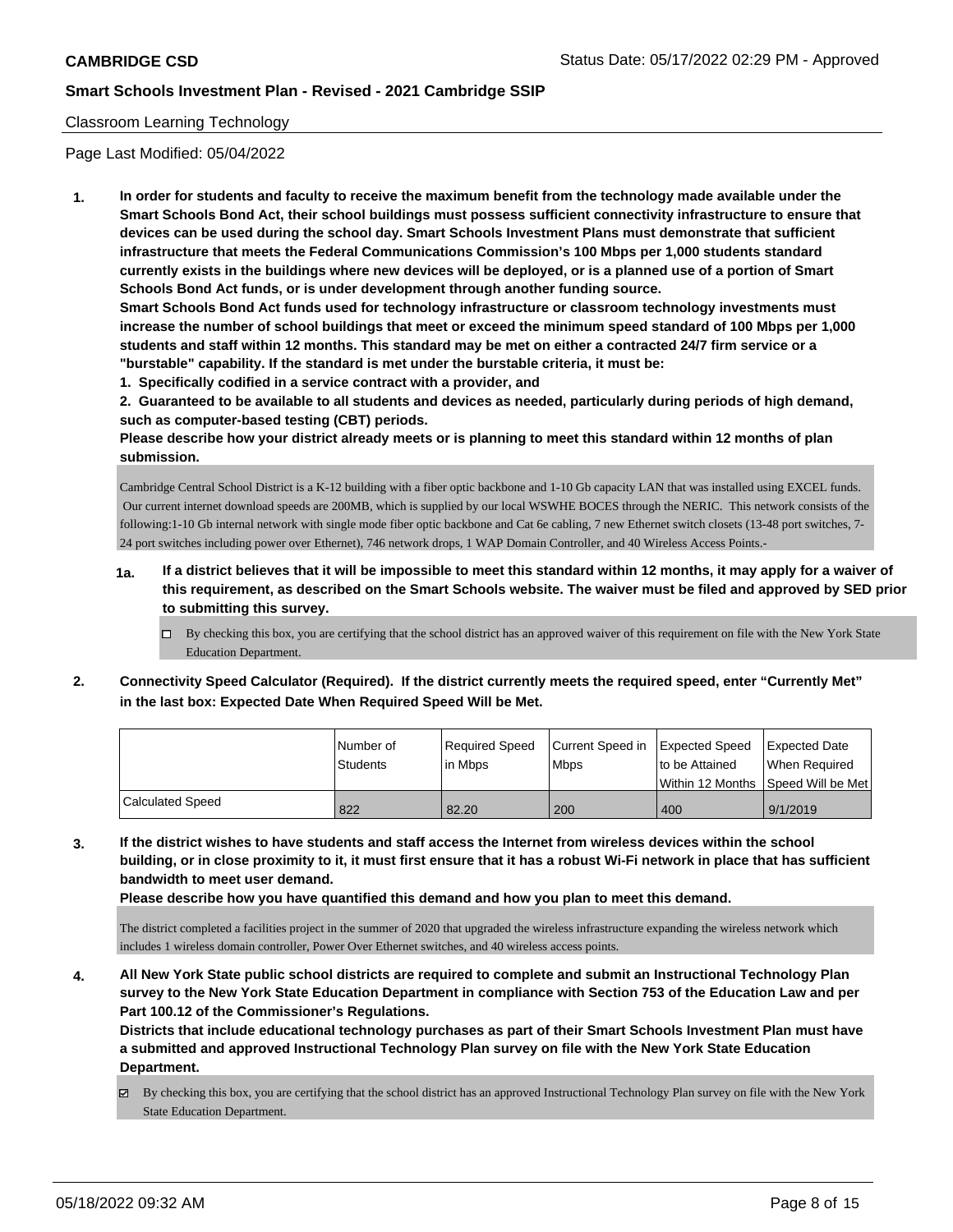### Classroom Learning Technology

Page Last Modified: 05/04/2022

**5. Describe the devices you intend to purchase and their compatibility with existing or planned platforms or systems. Specifically address the adequacy of each facility's electrical, HVAC and other infrastructure necessary to install and support the operation of the planned technology.**

All of the devices we are planing to purchase will have sufficient electrical support as a result of our recent building projects which upgraded electrical service to areas of the school that required them. Also, our EXCEL project upgraded our technology infrastructure (network cabling, fiber backbone and switches, WAPs) which will support the use of the new classroom learning technology. This included UPS battery backup and climate control. The district facilities project which concluded in the summer of 2020 included the installation of a back up generator.

The devices we will purchase support the District's ongoing one-to-one device initiative for students, the District has implemented Chromebooks as an instructional tool for grades Pre-Kindergarten through 12th grade. The district plans to purchase 750 - Dell Chromebook 3100 2-in-1- 11.6" Chromebooks with 4 GB RAM with touchscreen capability to replace current end of life Chromebooks. They will be purchased with the Chrome OS Management license so that they can be added to the District's existing G Suite for Education domain. To support student learning activities, the District plans to upgrade the teachers' desktop

 computers and presentation illumination devices in the classrooms. The support staff computers will also be updated. The District plans to purchase 100 - 21.5 inch Dell OptiPlex 3280 All in One Series with 8 Gb

 memory, quoted at \$884 per unit, and 10 Apple 21.5 inch iMac computers with 8 Gb of memory quoted at \$1049 per unit. These devices will be used to replace our current desktops which were purchased

 and deployed in 2015 and are now reaching the end of their life. The district also plans to purchase 30 SMART Board 60755 interactive display LCD panels with an over board rail mounting system, quoted cost is \$5,164 including the mounting rails. Smartboards to be used as illumination monitors for teacher and student classroom presentation needs and are replacing our current Smartboards which were purchased in 2012 .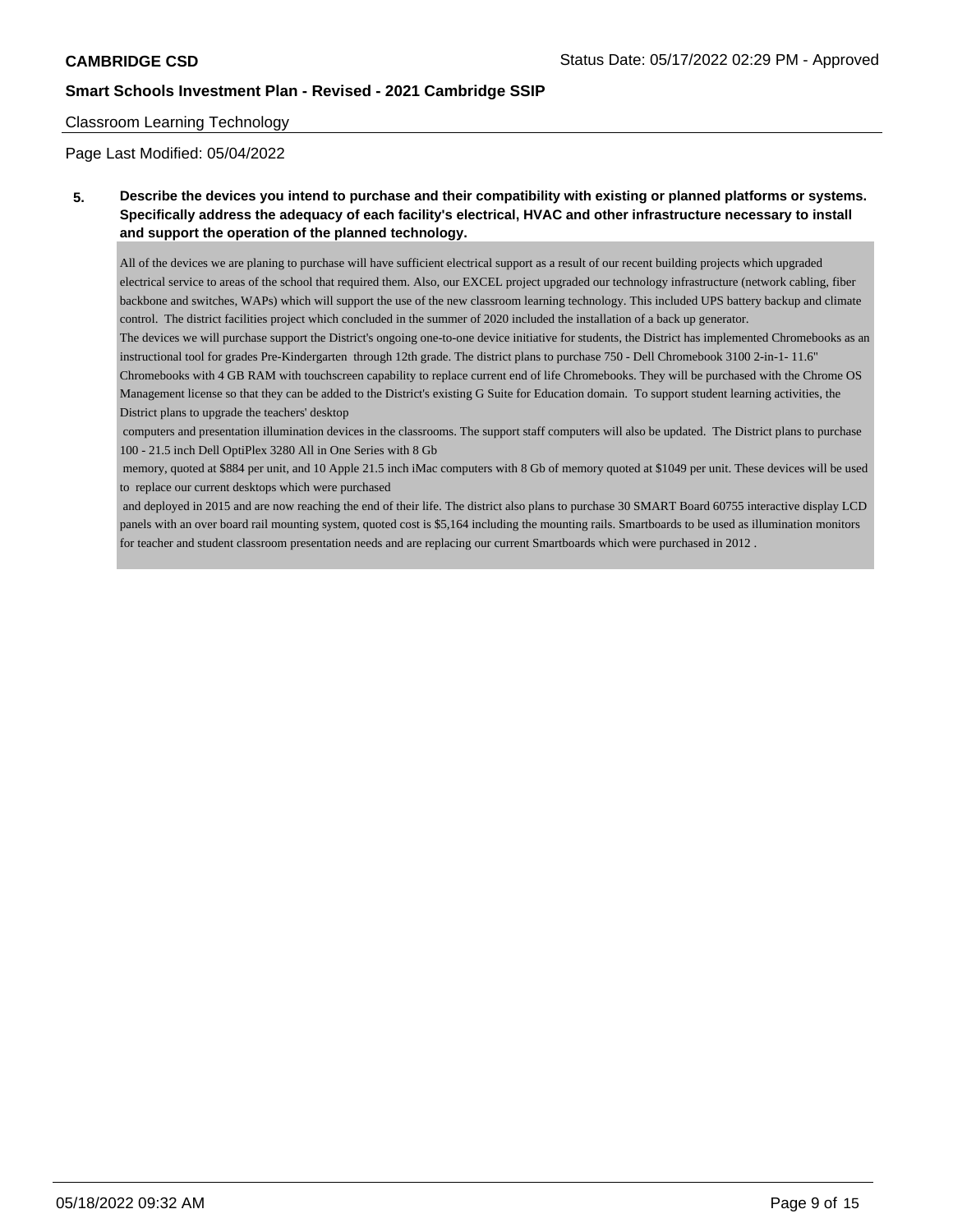### Classroom Learning Technology

Page Last Modified: 05/04/2022

- **6. Describe how the proposed technology purchases will:**
	- **> enhance differentiated instruction;**
	- **> expand student learning inside and outside the classroom;**
	- **> benefit students with disabilities and English language learners; and**
	- **> contribute to the reduction of other learning gaps that have been identified within the district.**

**The expectation is that districts will place a priority on addressing the needs of students who struggle to succeed in a rigorous curriculum. Responses in this section should specifically address this concern and align with the district's Instructional Technology Plan (in particular Question 2 of E. Curriculum and Instruction: "Does the district's instructional technology plan address the needs of students with disabilities to ensure equitable access to instruction, materials and assessments?" and Question 3 of the same section: "Does the district's instructional technology plan address the provision of assistive technology specifically for students with disabilities to ensure access to and participation in the general curriculum?")**

**In addition, describe how the district ensures equitable access to instruction, materials and assessments and participation in the general curriculum for both SWD and English Language Learners/Multilingual Learners (ELL/MLL) students.**

### **Please note: If this plan has been identified as a Remote Learning Plan to be submitted and reviewed on an expedited basis, the district should explain how this plan will facilitate remote and hybrid learning, in lieu of responding to the question above.**

The Director of Special Education, special education teachers, and ESL teachers incorporate technology into the construction of individual education programs for students. Students with technology needs are offered Computer Assistive Technology as identified and outlined by their specific IEP's. The Director of Special Education works closely with the District Director of Technology, our local BOCES model schools program, and teachers to identify the best technology suited to aid a student's instruction. This is done as part of a student's annual review. Specific examples of the use of technology for differentiated instruction and by students with disabilities or English language learners include the use of tablets/chrome books for ESL students to help them with translations. Tablets/Chromebooks are also used to provide our struggling reading students access to literature with read aloud features, along with the use of apps that focus on math skills and decoding which are often areas where students struggle. Tablets are also utilized to help students become more organized and for planning, also for the QR reader, along with other programs in which students can hear stories read to them while they follow along with the book. Assessments, including STAR testing, iReady, and NYSAA are mandated to be on computer as well as audio books, text books (audio version and resources from the company); visual and manipulates are accessed through the SmartBoard; math skills and drill through interactive games/resources available on line; websites that provide reference materials; word processing (word prediction, spell check); text-to-speech for augmentative speech needs; life skills of accessing community and world information. Interactive whiteboards and panels are used daily for small group instruction and comprehension questions and displaying the text on the screen for easy reading, also to "flip" the classroom, and for stories and worksheets from the Fundations reading program. iPads are utilized for enrichment and are available for our 9th period students to use to strengthen their reading and for apps to assist with sight word recognition, reversals with letters and numbers and math fact mastery. Chrombooks are used for online spelling programs, reading programs and online phonics and math programs. Students can also do research using the school' s databases, generate writing pieces, prepare for Regents exams, and for work based learning projects. By using the technology in our special needs classrooms, students can access the same curriculum as their peers, but without the constraints of not being able to read on level; seeing and hearing it in a visual/auditory form helps them meet with much more success.

# **7. Where appropriate, describe how the proposed technology purchases will enhance ongoing communication with parents and other stakeholders and help the district facilitate technology-based regional partnerships, including distance learning and other efforts.**

Cambridge Central School believes it can enhance learning through effectively integrating technology into all aspects of the district's educational programs. The use of computers and other advanced technologies to promote technological literacy, enhance instruction, increase productivity, collaboration, and improve communication will benefit the entire school community. This can be accomplished by incorporating wireless communication where appropriate, continuing to use our mass communication systems (School Messenger) to expand our ability to communicate with parents in regards to school closing, mass messaging about school events, to conduct school district surveys, and to utilize the district website and social media platforms as a communication portal between the school and the community.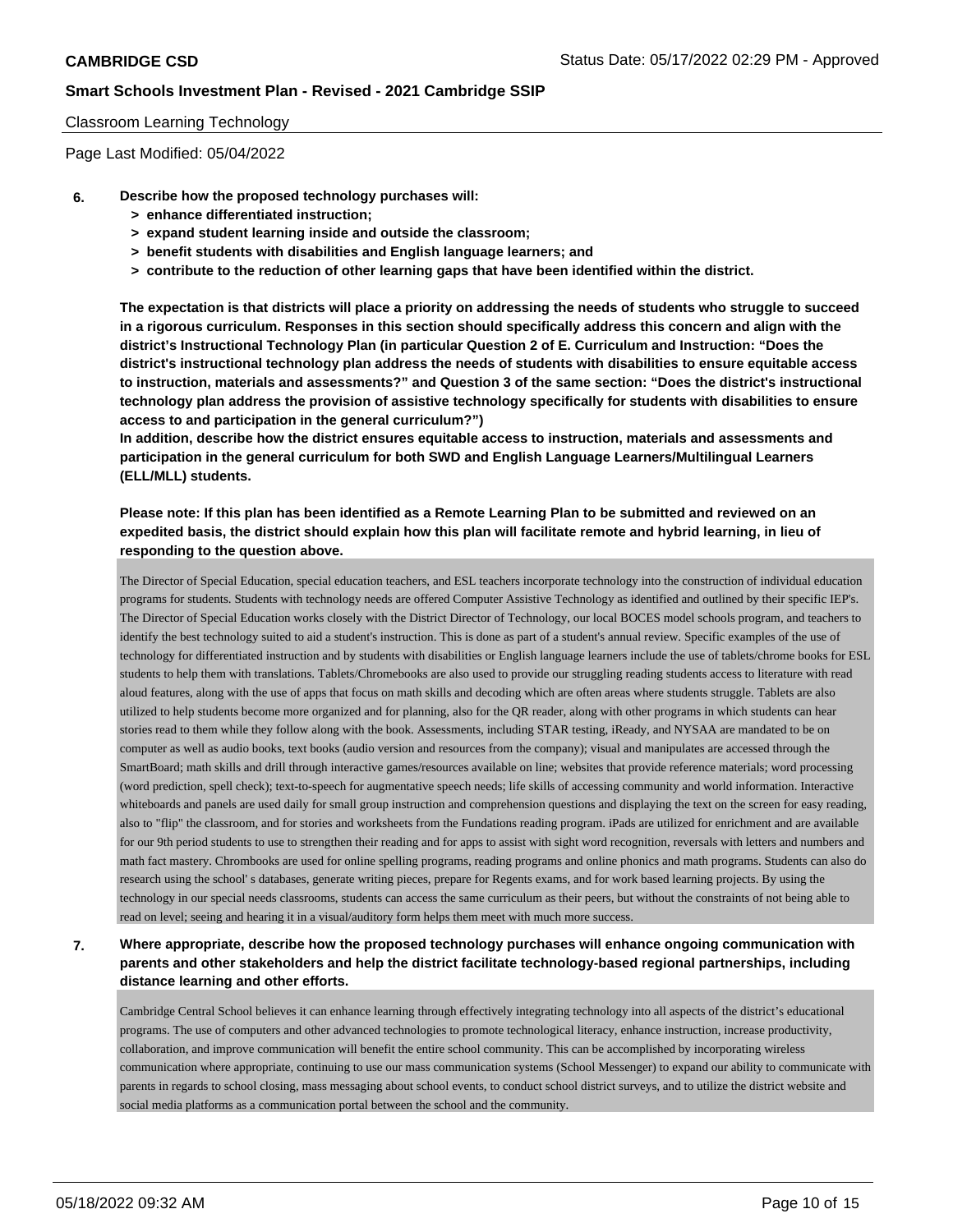### Classroom Learning Technology

Page Last Modified: 05/04/2022

**8. Describe the district's plan to provide professional development to ensure that administrators, teachers and staff can employ the technology purchased to enhance instruction successfully.**

**Note: This response should be aligned and expanded upon in accordance with your district's response to Question 1 of F. Professional Development of your Instructional Technology Plan: "Please provide a summary of professional development offered to teachers and staff, for the time period covered by this plan, to support technology to enhance teaching and learning. Please include topics, audience and method of delivery within your summary."**

**Please note: If this plan has been identified as a Remote Learning Plan to be submitted and reviewed on an expedited basis, the district should provide a statement confirming that the district has provided or will provide professional development on these devices to its staff, in lieu of responding to the question above.**

The District recognizes the need to provide targeted, rigorous, and sustained professional development for staff and students to effectively support technology. The following means of staff development are critical to the success of the technology plan: Existing staff with expertise have been hired to present seminars on applicable software to enhance the curriculum. This model has been successful and will be continued. The District Technology Coordinator provides assistance to teachers and staff with implementation of technology integration into curriculum. Provide resources for teachers interested in the integration of technology into their curriculum area and assist them in generating projects in which technology can be used as a tool in education. The WSWHE BOCES Model Schools program is also a resource for technology integration. The plan includes exploring this service for use in staff development. The District runs after school professional development courses throughout the school year in technology that are facilitated by the Technology Coordinator and the Profession Support Provider staff. District Superintendent days are also used for professional development in educational technology. Provide ongoing instruction for all personnel as it applies to their roles in the district. Expect staff to serve as role models for the Cambridge community in the use of technology .

**9. Districts must contact one of the SUNY/CUNY teacher preparation programs listed on the document on the left side of the page that supplies the largest number of the district's new teachers to request advice on innovative uses and best practices at the intersection of pedagogy and educational technology.**

By checking this box, you certify that you have contacted the SUNY/CUNY teacher preparation program that supplies the largest number of your new teachers to request advice on these issues.

**9a. Please enter the name of the SUNY or CUNY Institution that you contacted.**

SUNY Plattsburgh

**9b. Enter the primary Institution phone number.**

518 792 5425

**9c. Enter the name of the contact person with whom you consulted and/or will be collaborating with on innovative uses of technology and best practices.**

Dr. Steve Danna

**10. To ensure the sustainability of technology purchases made with Smart Schools funds, districts must demonstrate a long-term plan to maintain and replace technology purchases supported by Smart Schools Bond Act funds. This sustainability plan shall demonstrate a district's capacity to support recurring costs of use that are ineligible for Smart Schools Bond Act funding such as device maintenance, technical support, Internet and wireless fees, maintenance of hotspots, staff professional development, building maintenance and the replacement of incidental items. Further, such a sustainability plan shall include a long-term plan for the replacement of purchased devices and equipment at the end of their useful life with other funding sources.**

By checking this box, you certify that the district has a sustainability plan as described above.

**11. Districts must ensure that devices purchased with Smart Schools Bond funds will be distributed, prepared for use, maintained and supported appropriately. Districts must maintain detailed device inventories in accordance with generally accepted accounting principles.**

 $\boxtimes$  By checking this box, you certify that the district has a distribution and inventory management plan and system in place.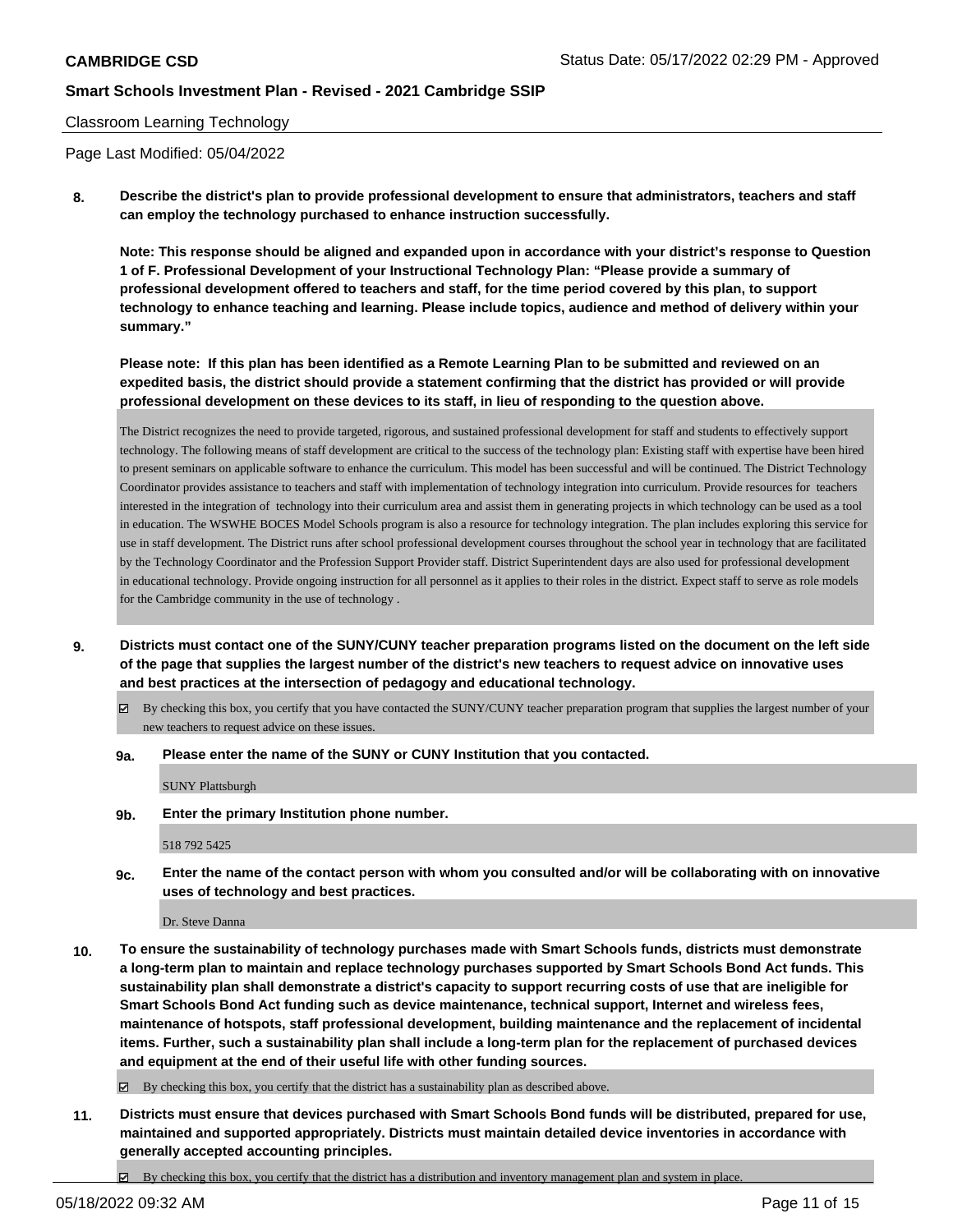### Classroom Learning Technology

Page Last Modified: 05/04/2022

# **12. Please detail the type, quantity, per unit cost and total cost of the eligible items under each sub-category.**

| Select the allowable expenditure<br>type.<br>Repeat to add another item under<br>each type. | Item to be Purchased                                                                | Quantity | Cost per Item | <b>Total Cost</b> |
|---------------------------------------------------------------------------------------------|-------------------------------------------------------------------------------------|----------|---------------|-------------------|
| Interactive Whiteboards                                                                     | SMART Board 6075S interactive<br>display LCD                                        | 30       | 5,164.00      | 154,920.00        |
| <b>Desktop Computers</b>                                                                    | Dell 21.5 inch OptiPlex 3280 All in One<br>Series 8GB Memory                        | 100      | 884.00        | 88,400.00         |
| <b>Desktop Computers</b>                                                                    | Apple 21.5 inch iMac computers with<br>8GB Memory                                   | 10       | 1,049.00      | 10,490.00         |
| <b>Tablet Computers</b>                                                                     | Dell 3100 2-in-1 -11.6 inch<br>Chromebooks with 4GB RAM with<br><b>Touch Screen</b> | 750      | 379.00        | 284,250.00        |
|                                                                                             |                                                                                     | 890      | 7,476.00      | 538,060           |

## **13. Final 2014-15 BEDS Enrollment to calculate Nonpublic Sharing Requirement (no changes allowed.)**

|            | l Public Enrollment | l Nonpublic Enrollment | <b>Total Enrollment</b> | Nonpublic<br>l Percentage |
|------------|---------------------|------------------------|-------------------------|---------------------------|
| Enrollment | 865                 |                        | 865.00                  | 0.00                      |

# **14. If you are submitting an allocation for Classroom Learning Technology complete this table.**

|                          | Public School Sub-Allocation | <b>Estimated Nonpublic Loan</b><br>Amount<br>(Based on Percentage Above) | Estimated Total Public and<br>Nonpublic Sub-Allocation |
|--------------------------|------------------------------|--------------------------------------------------------------------------|--------------------------------------------------------|
| Interactive Whiteboards  | 154,920.00                   | 0.00                                                                     | 154,920.00                                             |
| <b>Computer Servers</b>  | (No Response)                | 0.00                                                                     | 0.00                                                   |
| <b>Desktop Computers</b> | 98,890.00                    | 0.00                                                                     | 98,890.00                                              |
| <b>Laptop Computers</b>  | (No Response)                | 0.00                                                                     | 0.00                                                   |
| <b>Tablet Computers</b>  | 284,250.00                   | 0.00                                                                     | 284,250.00                                             |
| Other Costs              | (No Response)                | 0.00                                                                     | 0.00                                                   |
| Totals:                  | 538,060.00                   | 0                                                                        | 538,060                                                |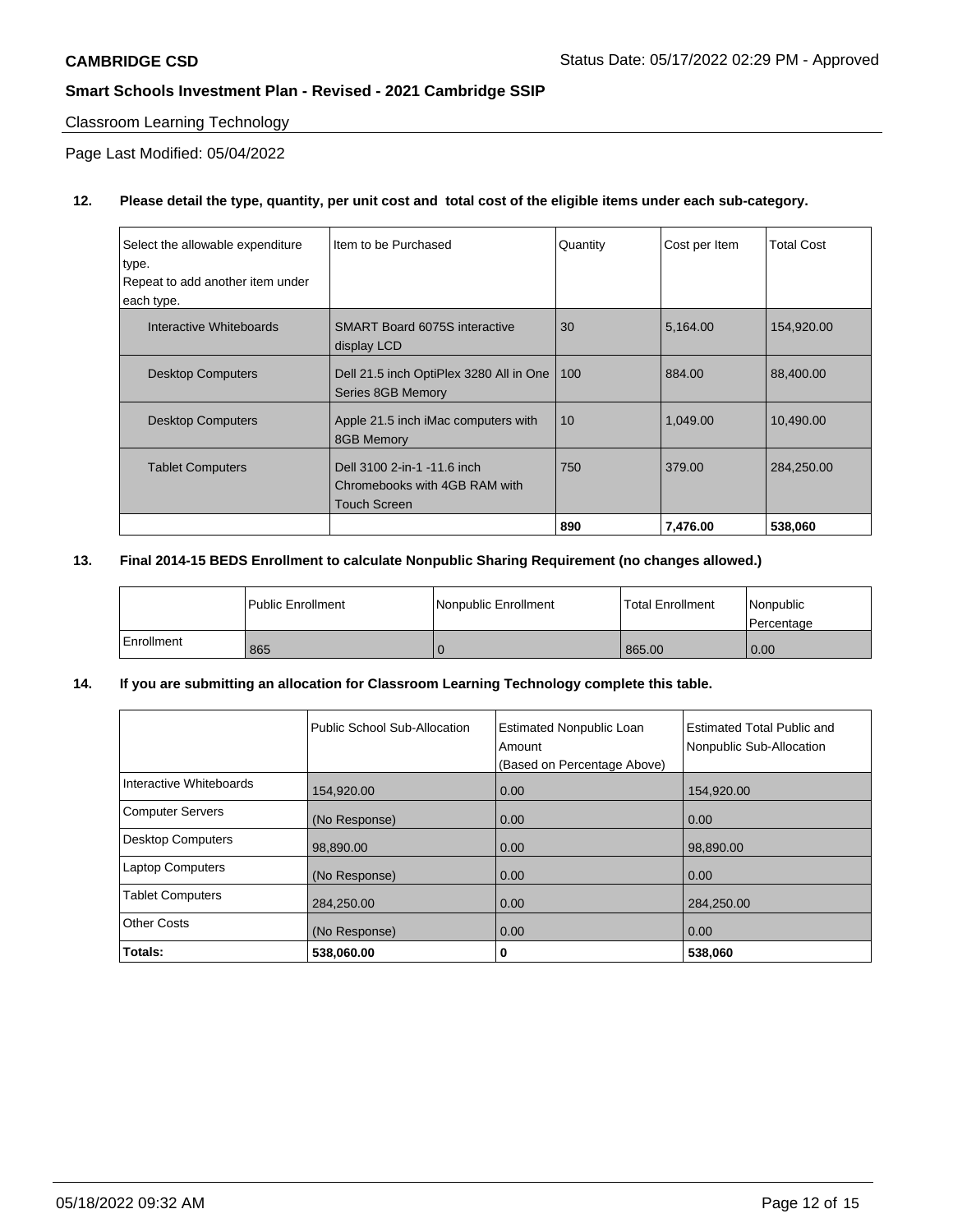### Pre-Kindergarten Classrooms

Page Last Modified: 10/25/2021

**1. Provide information regarding how and where the district is currently serving pre-kindergarten students and justify the need for additional space with enrollment projections over 3 years.**

(No Response)

- **2. Describe the district's plan to construct, enhance or modernize education facilities to accommodate prekindergarten programs. Such plans must include:**
	- **Specific descriptions of what the district intends to do to each space;**
	- **An affirmation that new pre-kindergarten classrooms will contain a minimum of 900 square feet per classroom;**
	- **The number of classrooms involved;**
	- **The approximate construction costs per classroom; and**
	- **Confirmation that the space is district-owned or has a long-term lease that exceeds the probable useful life of the improvements.**

(No Response)

**3. Smart Schools Bond Act funds may only be used for capital construction costs. Describe the type and amount of additional funds that will be required to support ineligible ongoing costs (e.g. instruction, supplies) associated with any additional pre-kindergarten classrooms that the district plans to add.**

(No Response)

**4. All plans and specifications for the erection, repair, enlargement or remodeling of school buildings in any public school district in the State must be reviewed and approved by the Commissioner. Districts that plan capital projects using their Smart Schools Bond Act funds will undergo a Preliminary Review Process by the Office of Facilities Planning.**

**Please indicate on a separate row each project number given to you by the Office of Facilities Planning.**

| Project Number |  |
|----------------|--|
| (No Response)  |  |

**5. Please detail the type, quantity, per unit cost and total cost of the eligible items under each sub-category.**

| Select the allowable expenditure          | Item to be purchased | Quantity      | Cost per Item | <b>Total Cost</b> |
|-------------------------------------------|----------------------|---------------|---------------|-------------------|
| type.<br>Repeat to add another item under |                      |               |               |                   |
| each type.                                |                      |               |               |                   |
| (No Response)                             | (No Response)        | (No Response) | (No Response) | 0.00              |
|                                           |                      | o             | 0.00          |                   |

**6. If you have made an allocation for Pre-Kindergarten Classrooms, complete this table.**

**Note that the calculated Total at the bottom of the table must equal the Total allocation for this category that you entered in the SSIP Overview overall budget.**

|                                          | Sub-Allocation |
|------------------------------------------|----------------|
| Construct Pre-K Classrooms               | (No Response)  |
| Enhance/Modernize Educational Facilities | (No Response)  |
| <b>Other Costs</b>                       | (No Response)  |
| Totals:                                  | 0.00           |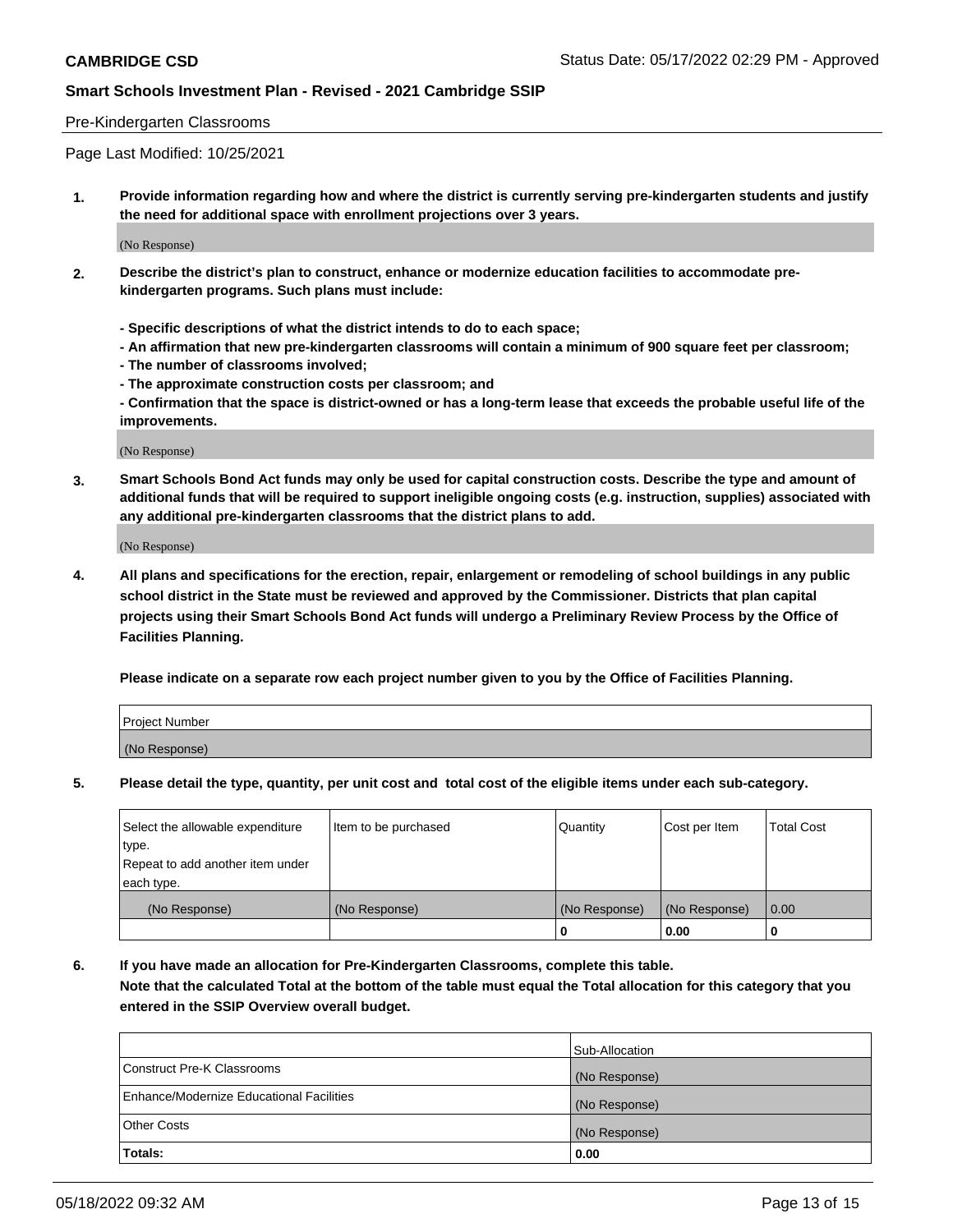Replace Transportable Classrooms

Page Last Modified: 10/25/2021

**1. Describe the district's plan to construct, enhance or modernize education facilities to provide high-quality instructional space by replacing transportable classrooms.**

(No Response)

**2. All plans and specifications for the erection, repair, enlargement or remodeling of school buildings in any public school district in the State must be reviewed and approved by the Commissioner. Districts that plan capital projects using their Smart Schools Bond Act funds will undergo a Preliminary Review Process by the Office of Facilities Planning.**

**Please indicate on a separate row each project number given to you by the Office of Facilities Planning.**

| <b>Project Number</b> |  |
|-----------------------|--|
| (No Response)         |  |

**3. For large projects that seek to blend Smart Schools Bond Act dollars with other funds, please note that Smart Schools Bond Act funds can be allocated on a pro rata basis depending on the number of new classrooms built that directly replace transportable classroom units.**

**If a district seeks to blend Smart Schools Bond Act dollars with other funds describe below what other funds are being used and what portion of the money will be Smart Schools Bond Act funds.**

(No Response)

**4. Please detail the type, quantity, per unit cost and total cost of the eligible items under each sub-category.**

| Select the allowable expenditure | Item to be purchased | Quantity      | Cost per Item | <b>Total Cost</b> |
|----------------------------------|----------------------|---------------|---------------|-------------------|
| type.                            |                      |               |               |                   |
| Repeat to add another item under |                      |               |               |                   |
| each type.                       |                      |               |               |                   |
| (No Response)                    | (No Response)        | (No Response) | (No Response) | 0.00              |
|                                  |                      | U             | 0.00          |                   |

**5. If you have made an allocation for Replace Transportable Classrooms, complete this table.**

**Note that the calculated Total at the bottom of the table must equal the Total allocation for this category that you entered in the SSIP Overview overall budget.**

|                                                | Sub-Allocation |
|------------------------------------------------|----------------|
| Construct New Instructional Space              | (No Response)  |
| Enhance/Modernize Existing Instructional Space | (No Response)  |
| <b>Other Costs</b>                             | (No Response)  |
| Totals:                                        | 0.00           |